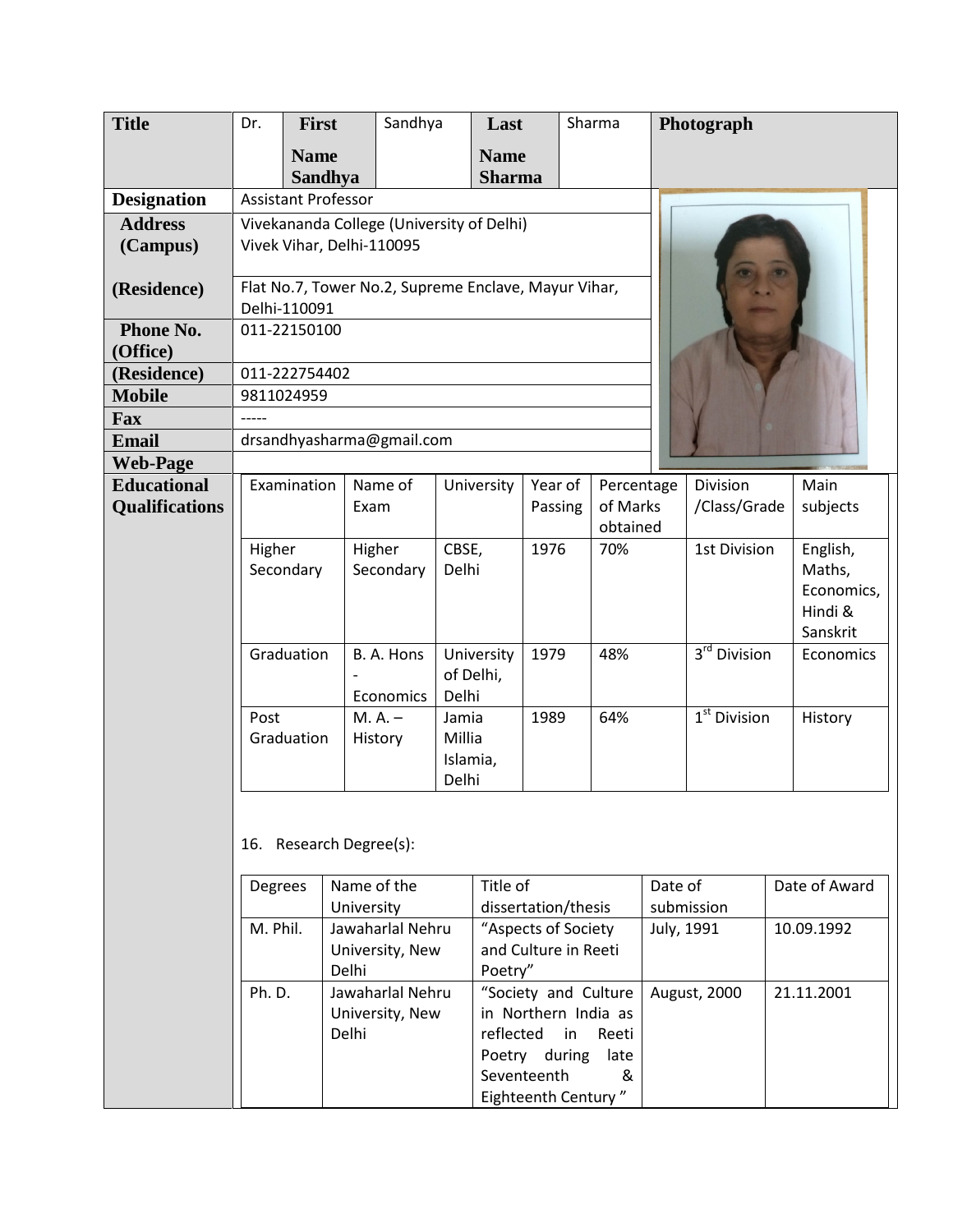| <b>Degree</b>                                                                            | <b>Institution</b>                                                                                      | Year                                                                                                             |  |  |  |  |  |  |
|------------------------------------------------------------------------------------------|---------------------------------------------------------------------------------------------------------|------------------------------------------------------------------------------------------------------------------|--|--|--|--|--|--|
| <b>M.Phil</b>                                                                            | <b>CHS/SSS/JNU</b>                                                                                      | 1991                                                                                                             |  |  |  |  |  |  |
| <b>PhD</b>                                                                               | <b>CHS/SSS/JNU</b>                                                                                      | 2001                                                                                                             |  |  |  |  |  |  |
| <b>Career Profile</b>                                                                    |                                                                                                         |                                                                                                                  |  |  |  |  |  |  |
| <b>Designation</b>                                                                       |                                                                                                         | <b>Duration</b>                                                                                                  |  |  |  |  |  |  |
|                                                                                          | <b>Assistant Professor (Promotion as Associate</b>                                                      | 7 years as ad hoc $+6$ years as                                                                                  |  |  |  |  |  |  |
| <b>Promotion Due)</b>                                                                    |                                                                                                         | permanent                                                                                                        |  |  |  |  |  |  |
| <b>Administrative Assignments: NIL</b>                                                   |                                                                                                         |                                                                                                                  |  |  |  |  |  |  |
|                                                                                          |                                                                                                         |                                                                                                                  |  |  |  |  |  |  |
| <b>Subjects Taught</b>                                                                   |                                                                                                         |                                                                                                                  |  |  |  |  |  |  |
|                                                                                          |                                                                                                         | Medieval Indian History papers of B.A.Hons of Delhi University and Social and Cultural History of Medieval India |  |  |  |  |  |  |
|                                                                                          | to M.A. Students at Department of History and Culture, Jamia Millia Islamia                             |                                                                                                                  |  |  |  |  |  |  |
|                                                                                          | Areas of Interests: Exploring Braj Bhasha Poetry. M.Phil, PhD, Book and articles and chapters           |                                                                                                                  |  |  |  |  |  |  |
|                                                                                          | in Journals and edited volumes, papers presented in various forums on socio-religious and               |                                                                                                                  |  |  |  |  |  |  |
|                                                                                          | cultural aspects in Mughal India                                                                        |                                                                                                                  |  |  |  |  |  |  |
| <b>Research Guidance:</b>                                                                |                                                                                                         |                                                                                                                  |  |  |  |  |  |  |
|                                                                                          | Nil so far as College teachers not assigned supervision by the Department of History                    |                                                                                                                  |  |  |  |  |  |  |
| <b>Publications profile:</b>                                                             |                                                                                                         |                                                                                                                  |  |  |  |  |  |  |
|                                                                                          | Book entitled "Literature, Culture and History in Mughal North India: 1550-1800, Primus                 |                                                                                                                  |  |  |  |  |  |  |
|                                                                                          | Books, New Delhi, 2011. ISSN No. 978-81-908918-1-3.                                                     |                                                                                                                  |  |  |  |  |  |  |
| $\bullet$                                                                                |                                                                                                         | A chapter, 'Contested Religious Identities in Prannathi Textual Discourses During the Reign of                   |  |  |  |  |  |  |
|                                                                                          |                                                                                                         | Emperor Aurangzeb' in Raziuddin Aquil & David Curley eds. Literary and Religious Practices in                    |  |  |  |  |  |  |
|                                                                                          | Medieval and Early Modern India, Manohar, New Delhi, 2016, pp. 107-36.                                  |                                                                                                                  |  |  |  |  |  |  |
|                                                                                          |                                                                                                         |                                                                                                                  |  |  |  |  |  |  |
|                                                                                          | A chapter 'Locality and City in Historical Braj Poems: Exploring the Rajput City of Orchha' in          |                                                                                                                  |  |  |  |  |  |  |
|                                                                                          | Cities in Medieval India eds, Pius Malekandathil and Yogesh Sharma, New Delhi, 2014, Primus             |                                                                                                                  |  |  |  |  |  |  |
|                                                                                          | Books, ISBN: 978-93-80607-99-3, pp. 479- 502.                                                           |                                                                                                                  |  |  |  |  |  |  |
|                                                                                          |                                                                                                         |                                                                                                                  |  |  |  |  |  |  |
| An essay "Responses to Religion and Politics in Riti-Kal Poetry (1550-1800)" in Warfare, |                                                                                                         |                                                                                                                  |  |  |  |  |  |  |
| Religion, and Society in Indian History. 2012, New Delhi, Manohar, ISBN No. 978-81-7304- |                                                                                                         |                                                                                                                  |  |  |  |  |  |  |
|                                                                                          | 958-3, pp. 177-98.                                                                                      |                                                                                                                  |  |  |  |  |  |  |
|                                                                                          |                                                                                                         |                                                                                                                  |  |  |  |  |  |  |
| A chapter 'Italy me Rashtravad Aur Ekikaran' in Devesh Vijay, Meena Bhardwaj & Vandana   |                                                                                                         |                                                                                                                  |  |  |  |  |  |  |
| "Adhunik Europe Kaltihas: Ayamevam Dishayen" 2010 Hindi<br>Chaudhary eds.                |                                                                                                         |                                                                                                                  |  |  |  |  |  |  |
|                                                                                          | MadhyamKaryanvay Nideshalaya, University of Delhi, ISBN: 978-93-80172-32-3. pp. 459-488.                |                                                                                                                  |  |  |  |  |  |  |
|                                                                                          |                                                                                                         |                                                                                                                  |  |  |  |  |  |  |
| A chapter 'Rashtriya Asmita Tatha Balkan' in Devesh Vijay, Meena Bhardwaj & Vandana      |                                                                                                         |                                                                                                                  |  |  |  |  |  |  |
|                                                                                          | "Adhunik Europe Kaltihas: Ayamevam Dishayen" 2010 Hindi<br>Chaudhary eds.                               |                                                                                                                  |  |  |  |  |  |  |
|                                                                                          | MadhyamKaryanvay Nideshalaya, University of Delhi, ISBN: 978-93-80172-32-3. pp. 489-489-                |                                                                                                                  |  |  |  |  |  |  |
| 504.                                                                                     |                                                                                                         |                                                                                                                  |  |  |  |  |  |  |
|                                                                                          |                                                                                                         |                                                                                                                  |  |  |  |  |  |  |
|                                                                                          | Paper 'Keshava Das and His Braja Poetry: A Proof of Historical Consciousness in Mughal                  |                                                                                                                  |  |  |  |  |  |  |
|                                                                                          | North India' published in Proceedings of Indian History Congress, 68 <sup>th</sup> Session in 2008, pp. |                                                                                                                  |  |  |  |  |  |  |
| 398-402                                                                                  |                                                                                                         |                                                                                                                  |  |  |  |  |  |  |
|                                                                                          |                                                                                                         |                                                                                                                  |  |  |  |  |  |  |